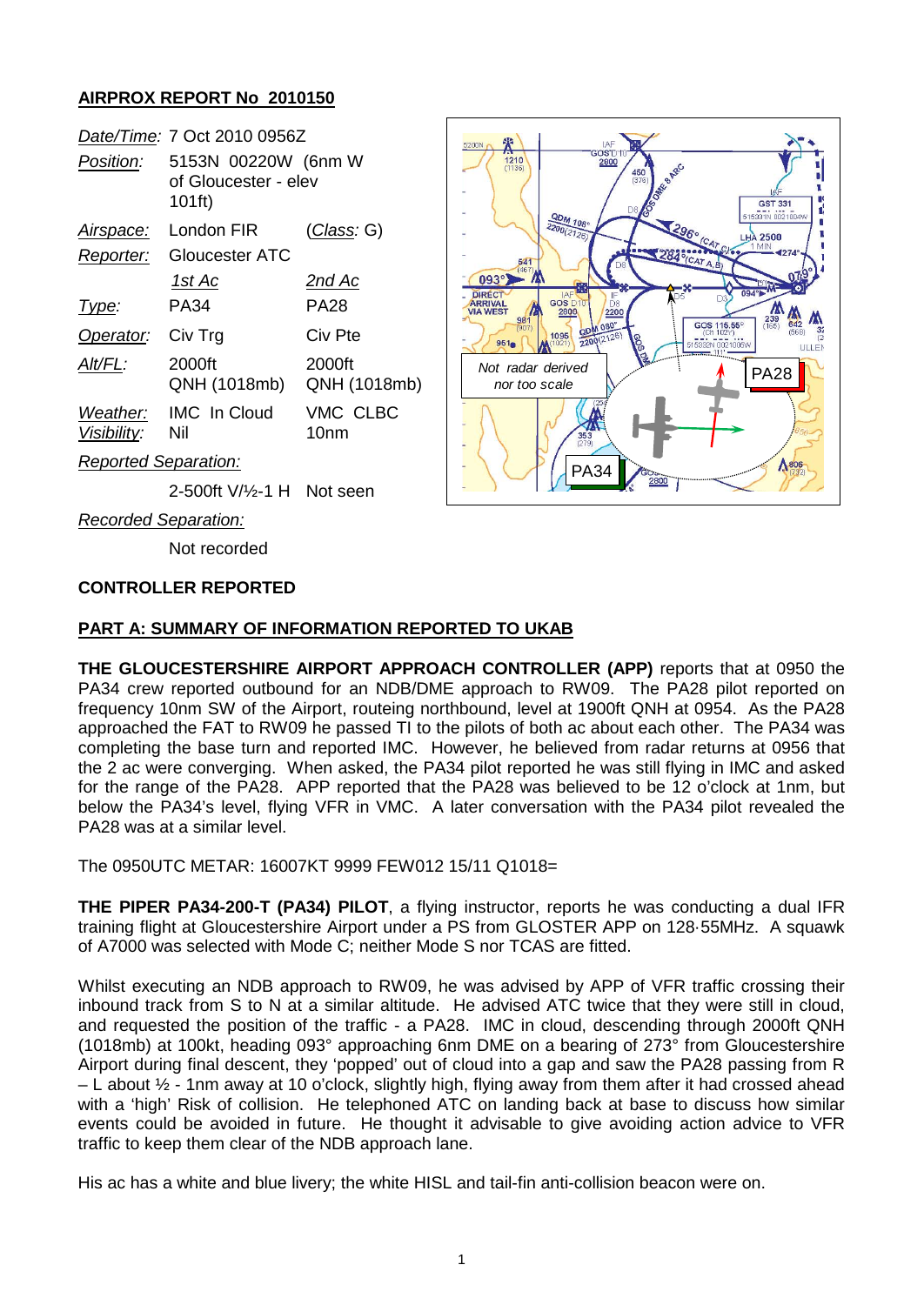**THE PIPER CHEROKEE WARRIOR II (PA28) PILOT** reports he had departed from Compton Abbas under VFR for Manchester/Barton, routeing via Bath, Cosford and Ashcroft at 100kt. A BS was provided by Bristol and Filton ATC and approaching a position 10nm SW of Gloucestershire Airport he requested a BS from GLOSTER APP on 128·55MHz, which was agreed. He informed GLOSTER APP of his route on a heading of 007° and was asked to report abeam Worcester - he was not asked to select a squawk. The flight proceeded uneventfully in a level cruise at 2000ft QNH (1018mb) some 300ft below cloud with an in-flight visibility of 10nm until approaching Worcester, when cloud 'limited VMC' so he elected to divert back to Gloucestershire Airport to review weather conditions before attempting to continue onward to his destination. He informed the controller of his intentions, retraced his outbound track and was told to expect a straight in approach for RW18 at Gloucestershire, which he completed to an uneventful landing.

The PA34 was not seen nor was he aware of any separation issues until he was contacted by Compton Abbas Ops. His aeroplane has a cream colour-scheme and the HISLs were on.

UKAB Note (1): This Clee Hill Radar was out of service on this day; consequently, this Airprox occurred outwith the available recorded radar coverage.

**ATSI** reports that the Airprox occured at 0956:50 UTC, in Class G airspace, 6nm to the W of Gloucestershire Airport. The PA34 was an IFR training flight, from Filton inbound to Gloucestershire Airport for the procedural NDB/DME approach to RW09, which requires a letdown to the W of Gloucestershire Airport.

Gloucestershire ATC is equipped with a primary radar system (MARIS 900), without SSR. The radar is utilised to expedite the procedural environment, without surveillance capability and the provision of a radar service is subject to manning levels and the availability of appropriately qualified staff. The UK AIP entry for Gloucestershire at AD 2-EGBJ-1-6 (8 Apr 10), Paragraph 2.18, states:

'Radar services (Primary only) within 25 NM below FL80, availability subject to manning. Use of 'Radar' suffix denotes availability only. Provision of a specific radar service is not implied.'

The GLOSTER APP controller was qualified to operate radar, but at the time of the Airprox, the controller was providing an Approach Control Procedural service.

The PA34 crew first called Gloster APP at 0934:33, inbound IFR at FL50 and a PS was agreed. The PA34 crew was cleared to the GST NDB with no delay for the NDB/DME approach to RW09 with information 'Golf'. The PA34 crew requested one hold before commencing the NDB procedure.

At 0945:02, the PA34 crew reported outbound in the hold at FL50 and APP responded, "[PA34 C/S] *roger cleared NDB DME approach runway 0-9 QNH 1-0-1-8 report beacon outbound."* The pilot gave a correct readback.

At 0949:32 the PA34 pilot reported beacon outbound and APP instructed the pilot, *"....report base turn complete."* The UK AIP at AD 2-EGBJ-8-3, states for the extended holding pattern:

'Extend the outbound leg [274°] of NDB(L) GST holding pattern descending to 2200. At GOS DME 8 turn left to intercept FAT...'

At 0951:38 the limited radar data available shows the PA34, 3nm NW of Gloucestershire Airport outbound on the procedure, displaying a squawk of A7000 and indicating FL41 Mode C. The ac's radar return then fades from coverage.

At 0953:32, the PA28 pilot established communication with Gloster APP and reported, "..[PA28 C/S] *is a PA28 from..Compton Abbas..to Manchester Barton routeing via Cosford..our..present position is..to the..southwest of Gloucester..and our heading is to the west of..your zone..so we are at present..1 thousand 9 hundred feet 1-0-1-7..Basic Service if possible please."* APP agreed a BS on the QNH (1018mb) and instructed the PA28 pilot to report at Worcester, which was acknowledged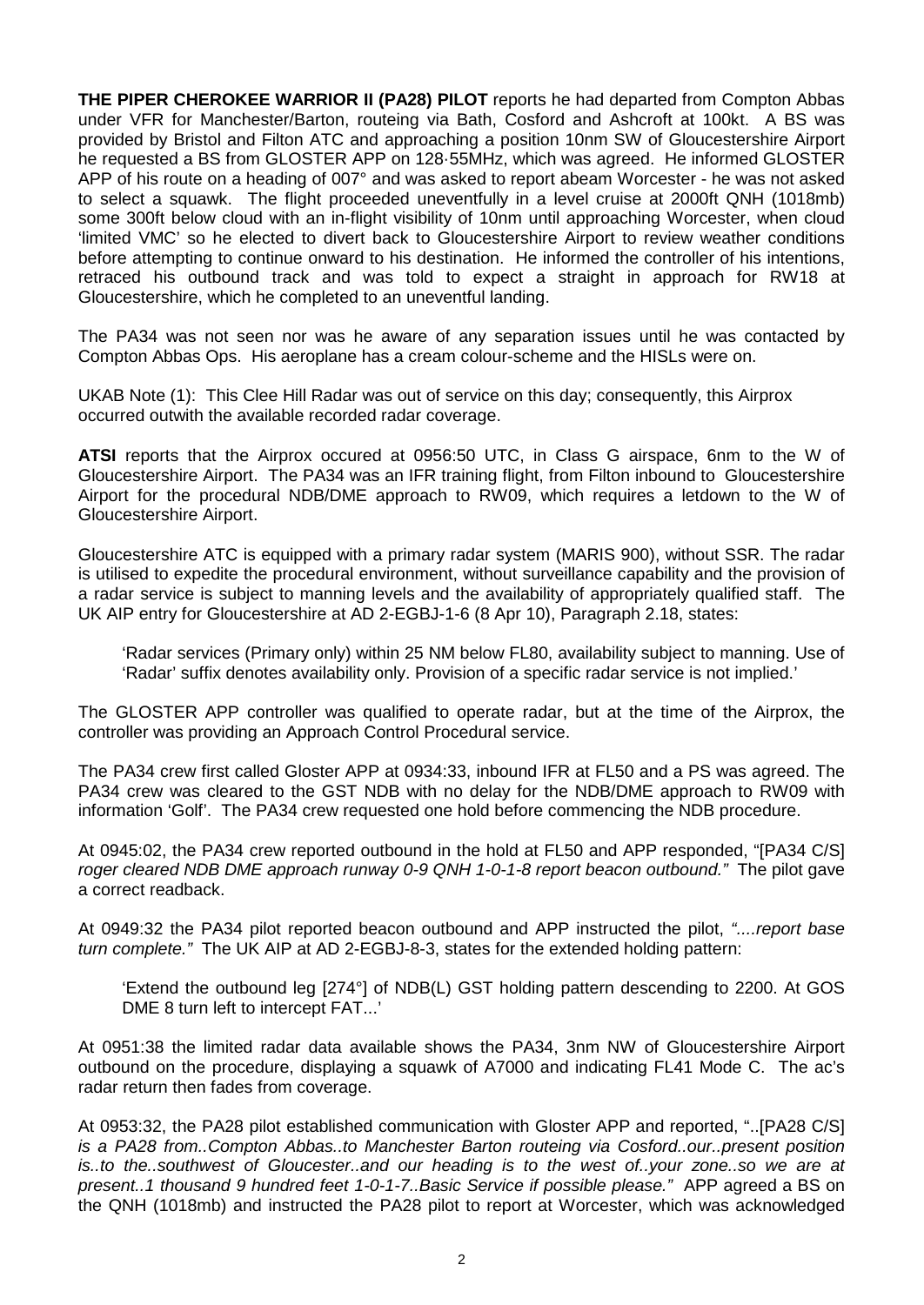correctly. At 0954:49, APP passed TI to the PA28 pilot, "[PA28 C/S] *traffic similar..level will be a PA 34 making a..approach to runway 0-9 that traffic not yet established inbound on the final approach track."* The PA28 pilot responded, "..[PA28 C/S] *is looking for traffic."*

Then at 0955:12, APP passed TI to the PA34 pilot, "..*traffic..south of the extended centreline routeing northbound is a Cherokee will be similar level on your er base turn complete."* The PA34 pilot replied, *"..roger* [PA34 C/S]*..is India Mike Charlie this time",* which APP acknowledged, *"roger."* At 0955:33 the PA34 pilot requested, *"..the range of the traffic."* APP replied, "[PA34 C/S] *procedural traffic* [sic] *I believe the traffic's northbound just passing through the extended centreline",* which the PA34 pilot acknowledged, *"roger."* The PA34 pilot reported base turn complete at 0956:05 and the controller believed from displayed radar returns that the two ac were converging. APP asked the PA34 pilot, "*Are you still IMC"* and at the request of the pilot, APP repeated the message. The PA34 pilot replied, *"..affirm and I just needed a range from..from Golf Sierra Tango for the traffic would appreciate it."* 

The controller, using radar information, responded*, "Roger I believe the traffic's..1 mile in your 12 o'clock but if you're I-M-C he's V F R below."* At 0956:49 the PA34 pilot reported, "[PA34 C/S]*..we've just passed him..less than half a mile."* The PA34 then continued the approach without further incident.

The PA34 crew was in receipt of a PS and was passed TI regarding the PA28 operating VFR. The Manual of Air Traffic Services (MATS) Part 1, Section 1, Chapter 11, Page 10, states:

'A Procedural Service is an ATS where, in addition to the provisions of a Basic Service, the controller provides restrictions, instructions and approach clearances, which if complied with, shall achieve deconfliction minima against other aircraft participating in the Procedural Service. Neither traffic information nor deconfliction advice can be passed with respect to unknown traffic.

A Procedural Service does not require information derived from an ATS surveillance system. Therefore, due to the ability for autonomous flight in Class F/G airspace, pilots in receipt of a Procedural Service should be aware of the high likelihood of encountering conflicting traffic without warnings being provided by ATC.'

'The controller shall provide traffic information, if it is considered that a confliction may exist, on aircraft being provided with a Basic Service and those where traffic information has been passed by another ATS unit; however, there is no requirement for deconfliction advice to be passed, and the pilot is wholly responsible for collision avoidance. The controller may, subject to workload, also provide traffic information on other aircraft participating in the Procedural Service, in order to improve the pilot's situational awareness.'

The controller believed, from the radar information available, that the two ac were converging and having confirmed that the PA34 was IMC, then passed a warning regarding the believed position of the PA28, again using radar derived information.

The PA28 was in receipt of a BS and had been passed TI on the PA34. The MATS Part 1, Section 1, Chapter 11, Page 4, Paragraph 3.1.1, states:

'A Basic Service is an ATS provided for the purpose of giving advice and information useful for the safe and efficient conduct of flights. This may include weather information, changes of serviceability of facilities, conditions at aerodromes, general airspace activity information, and any other information likely to affect safety. The avoidance of other traffic is solely the pilot's responsibility.'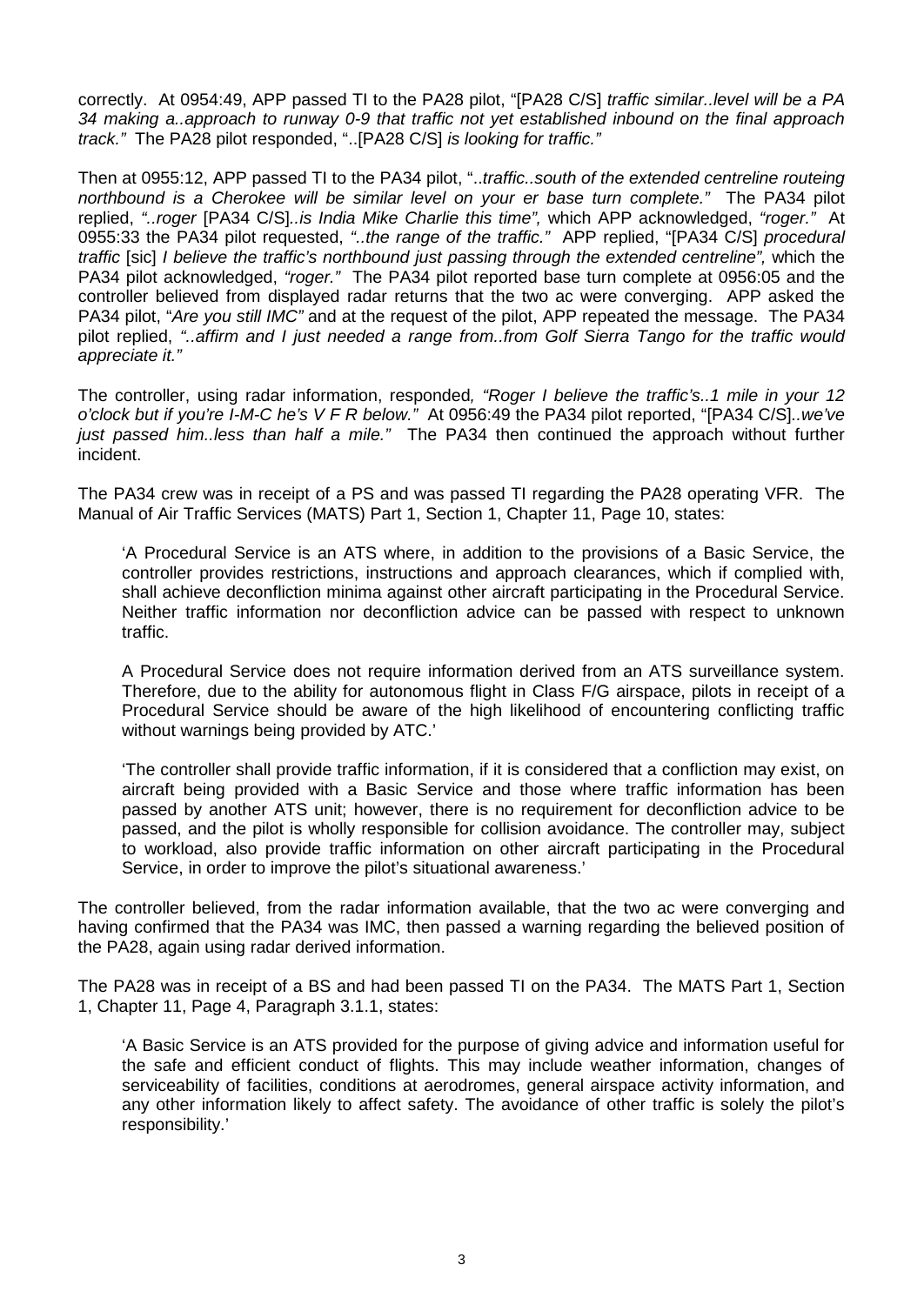### **PART B: SUMMARY OF THE BOARD'S DISCUSSIONS**

Information available included reports from the pilots of both ac, transcripts of the relevant RT frequency, radar video recordings, a report from the air traffic controller and a report from the appropriate ATC authority.

Only rudimentary radar equipment is available to Gloucestershire controllers, but the controller had used it to provide TI to the PA34 crew. Whilst noting that the installed primary radar is not ideal compared to more sophisticated equipments, controller Members were surprised that the controller had not made more use it, which the ATSI report had explained was used merely to expedite the procedural environment and was without a true surveillance capability. Basically, the radar was used here to enhance the controller's situational awareness whilst providing a PS rather being able to offer of a full surveillance based DS.

Evidently the PA34 crew was operating IFR, in cloud, whilst turning inbound on the procedure until they flew into a gap and saw the PA28. APP was only required to ensure deconfliction minima against other IFR flights participating in the PS and in this case the PA28 pilot was operating VFR under a BS. However, APP had perceived the potential for a conflict with the PA28 and wisely passed TI to the PA28 pilot whose pilot was operating in VMC clear beneath cloud. Some controller Members thought that an opportunity was lost here and the controller could have done more by asking the PA28 pilot to route clear of the FAT. The CAA ATS Policy Advisor commented that this situation was covered in the MATS Pt 1, which at Part 1, Section 1, Chapter 11, Page 12, states:

'Controllers may, subject to workload, initiate agreements (as defined in Service Principles) with pilots of aircraft under a Basic Service to restrict their flight profile in order to co-ordinate them with aircraft in receipt of a Procedural Service. However, controllers shall limit the occasions on which they make such agreements to those where it is clear that a confliction exists, and only when controller workload permits.'

Notwithstanding the facility to do so, there was no compunction on the controller to restrict the PA28 pilot's flight profile as he was reasonably expecting him to fulfil his responsibilities whilst operating VFR to 'see and avoid' other ac. Members pointed out that pilots executing IFR approach procedures in Class G airspace under a PS must remain alert to the potential of encountering and avoiding in accordance with the rules of the air conflicting ac about which neither TI nor deconfliction advice has been provided because the controller did not know about the other ac. In this occurrence, with the PA28 approaching from beneath cloud on the PA34 pilot's starboard side, it was the latter who was nominally required to 'give way'. However, the Rules can only work if pilots can spot the other ac in time to take action and with the PA34 legitimately descending in cloud in accordance with the procedure this was unlikely. One controller Member wondered why the PA34 pilot continued to descend and suggested the pilot might not have understood the limitations of the PS with regard to separation from other VFR traffic. However, it was plain from the PA34 instructor's remarks that he was well aware not only of his responsibilities but what the controller might potentially do in this situation.

The IFR approach 'feather' is clearly marked on NATS/CAA VFR charts and experienced pilot Members thought it unwise to plan a route through an IFR approach at an altitude where a conflict was likely to occur with ac flying IFR procedures in cloud. That said, this was Class G airspace and the PA28 pilot was legitimately entitled to fly where he did maintaining VMC; moreover, he had sensibly called APP and obtained a BS.

The available radar recording had not shown this Airprox and without radar, with Mode C data to judge the relative altitudes, it was not feasible to examine the exact geometry of this occurrence. Nevertheless, Members recognised that when descending through 2000ft QNH the PA34 pilot saw the PA28 after it had crossed through his 12 o'clock and that there was no need to take any avoiding action.